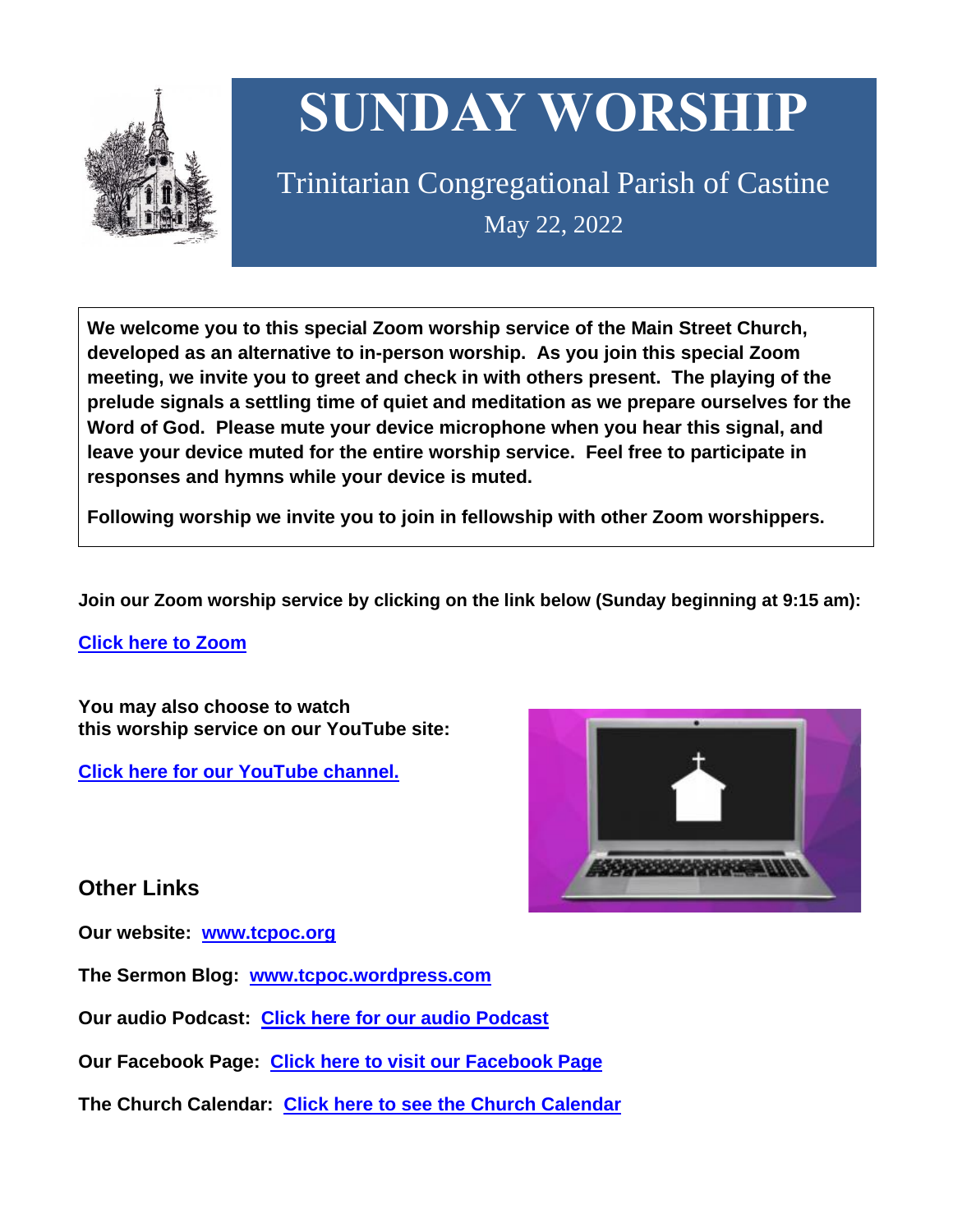### **Order of Worship TRINITARIAN CONGREGATIONAL PARISH OF CASTINE UNITED CHURCH OF CHRIST Castine, Maine Easter VI**

Worship Leader: **Pastor Gary Hatter Pastor Gary Hatter** Musician: Suzanne Eaton Deacon: Rick Hightower Lector: **Pam Scott** Liturgist: **Alternative Executive Service School Act and Act and Act and Act and Act and Act and Act and Act and Act and Act and Act and Act and Act and Act and Act and Act and Act and Act and Act and Act and Act and Act a** Zoom/YouTube Host: Amy Stewart Communication and Amy Stewart

May 22, 2022 9:30 am

Ministers: All Members

#### GATHERING AS A COMMUNITY OF FAITH

*We welcome you to worship in this special place, and hope that you feel free to greet your friends and neighbors as you arrive. Please let the playing of the organ prelude signal a settling time of quiet and meditation as we prepare ourselves for the Word of God.*

PRELUDE

### GREETINGS AND ANNOUNCEMENTS INTERLUDE

\*CALL TO WORSHIP **(Responsively)**

My Child, if you accept my words and treasure up my commandments within you,

**making your ear attentive to wisdom and inclining your heart to understanding;** if you indeed cry out for insight,

**and raise your voice for understanding;**

if you seek it like silver,

#### **and search for it as for hidden treasures –**

then you will understand the fear of the LORD

## **and find the knowledge of God.** *Proverbs 2:1-5*

\*OPENING HYMN *God of Abraham and Sarah* NC 20 *1 God of Abraham and Sarah, God of Moses, Miriam's Guide; God of David and the prophets, God in Jesus glorified; Up from the dust you raise a people, Breathe in the breath of life, of soul; Down through the years the people praise you Till alleluias make them whole! 2 God who dances in creation, Spinning stars above our heads; God whose face is scribed in music, By whose hand the earth is fed; Up from the ground you raise the mountains, Raise our spirits, lift our eyes; Down through the years your people praise you Till alleluias flood the skies! 3 God who loves the poor in spirit, God who comforts those who mourn; Balm for wounds, the friend of sinners, Taking the side of earth's forlorn; Up from the depths you raise your people, Giving them courage for the day; Down through the years the people praise you Till alleluias light their way! 4 In our lives from birth to dying, Depth of sorrow, height of joy; Praising God in every season, Let every key our hearts employ. Praise is the healing, praise, the glory, Praise is the final mystery; Down through the years let people praise you Till alleluias set them free!*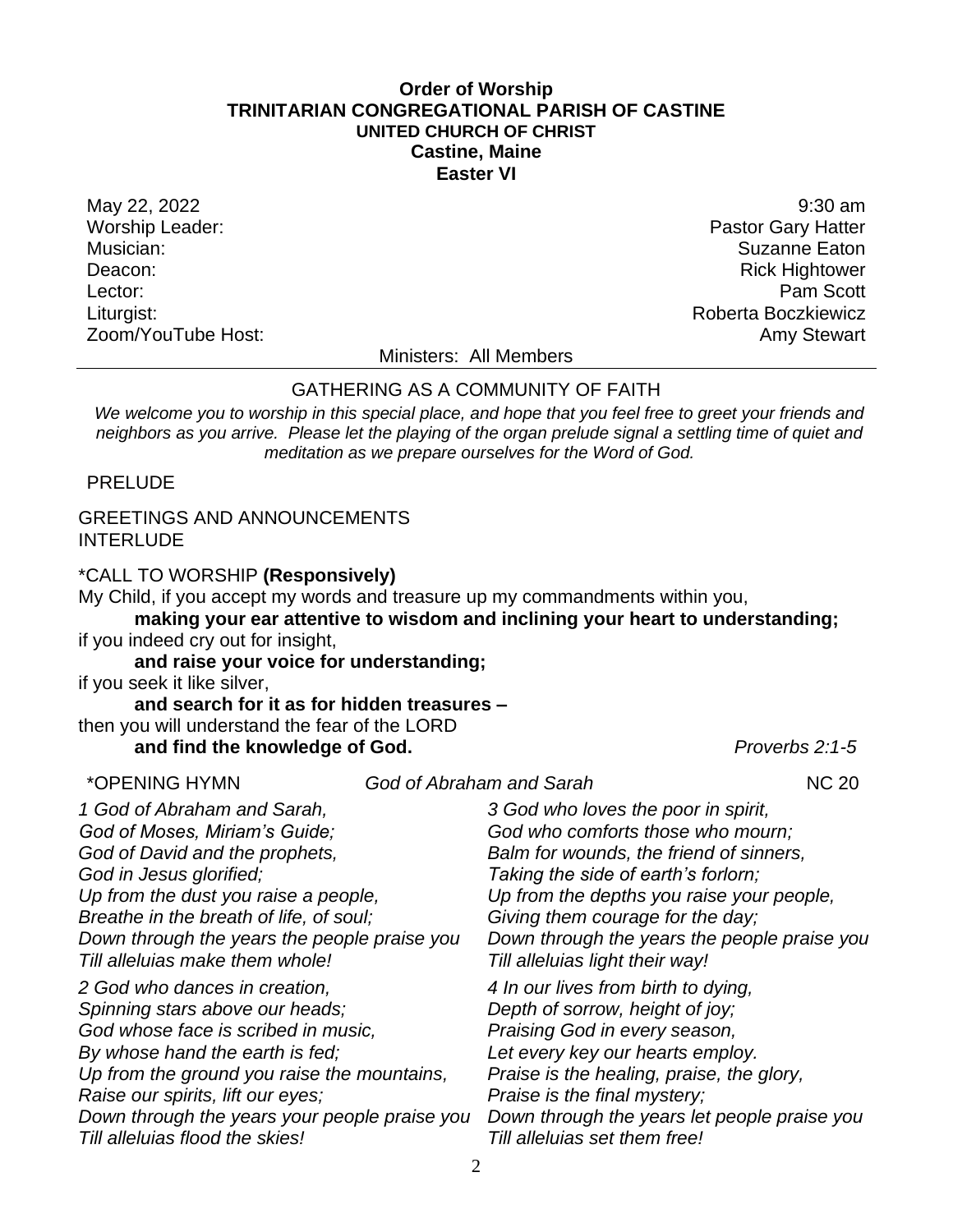# \*PRAYER OF INVOCATION **(Unison)**

**Living God, you sent your apostles to preach the gospel in diverse places throughout the world. Among women praying in seclusion, a certain woman was Spirit-led to open her heart and home to help expand the gospel's reach. By the same power of your Holy Spirit, fling wide the doors of our hearts today as we hear your word of life, that we too may open our lives to serve your world in love. In Jesus' name we pray. Amen.**

A TIME OF REMEMBRANCE

# PRAYER OF CONFESSION **(Unison)**

**Loving God, we confess that we are an anxious people who deny your blessing and fail to keep your word. Forgive us, we pray, for these and all our sins, that we might live in peace and reflect your love in the world.**

*A moment for silent prayer*

# ASSURANCE OF PARDON

# \*GLORIA PATRI **(Unison)** P 513 **Glory be to the Father, and to the Son, and to the Holy Ghost. As it was in the beginning, is now and ever shall be, world without end. Amen. Amen.**

# HEARING THE WORD

# **Acts 16:9 - 15**

<sup>9</sup>During the night Paul had a vision: there stood a man of Macedonia pleading with him and saying, "Come over to Macedonia and help us." <sup>10</sup>When he had seen the vision, we immediately tried to cross over to Macedonia, being convinced that God had called us to proclaim the good news to them. <sup>11</sup>We set sail from Troas and took a straight course to Samothrace, the following day to Neapolis, <sup>12</sup>and from there to Philippi, which is a leading city of the district of Macedonia and a Roman colony. We remained in this city for some days.  $13$ On the sabbath day we went outside the gate by the river, where we supposed there was a place of prayer; and we sat down and spoke to the women who had gathered there. <sup>14</sup>A certain woman named Lydia, a worshiper of God, was listening to us; she was from the city of Thyatira and a dealer in purple cloth. The Lord opened her heart to listen eagerly to what was said by Paul. <sup>15</sup>When she and her household were baptized, she urged us, saying, "If you have judged me to be faithful to the Lord, come and stay at my home." And she prevailed upon us.

# **Psalm 67**

May God be gracious to us and bless us and make his face to shine upon us,

**that your way may be known upon earth, your saving power among all nations.** Let the peoples praise you, O God; let all the peoples praise you.

**Let the nations be glad and sing for joy, for you judge the peoples with equity and guide the nations upon earth.** 

Let the peoples praise you, O God; let all the peoples praise you.

**The earth has yielded its increase; God, our God, has blessed us.**

May God continue to bless us; let all the ends of the earth revere him.

# **Revelation 21:10, 22 - 22:5**

 $10$ And in the spirit he carried me away to a great, high mountain and showed me the holy city Jerusalem coming down out of heaven from God.  $^{22}$ I saw no temple in the city, for its temple is the Lord God the Almighty and the Lamb. <sup>23</sup> And the city has no need of sun or moon to shine on it, for the glory of God is its light, and its lamp is the Lamb.  $24$ The nations will walk by its light,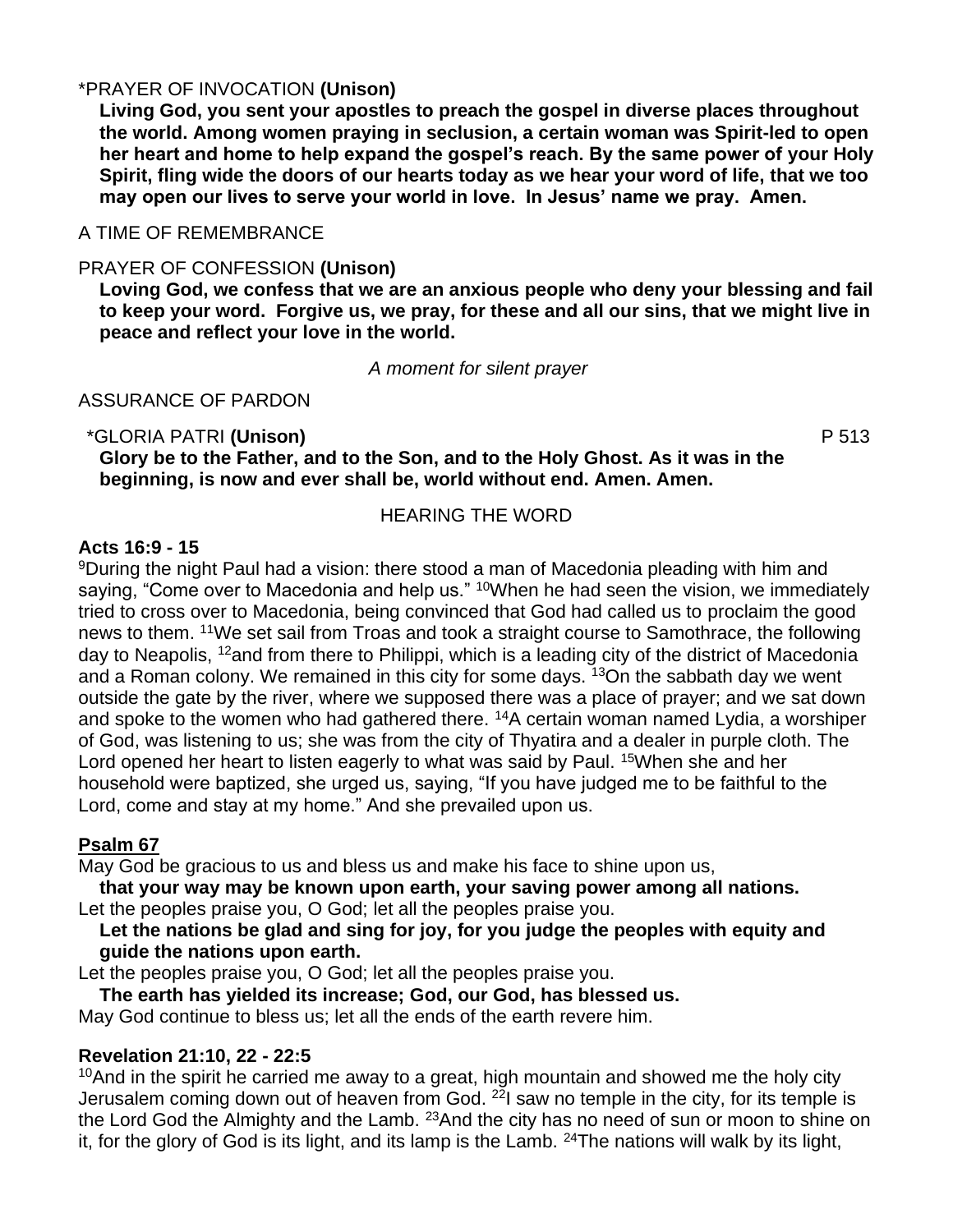and the kings of the earth will bring their glory into it. <sup>25</sup> Its gates will never be shut by day—and there will be no night there. <sup>26</sup>People will bring into it the glory and the honor of the nations. <sup>27</sup>But nothing unclean will enter it, nor anyone who practices abomination or falsehood, but only those who are written in the Lamb's book of life.

22Then the angel showed me the river of the water of life, bright as crystal, flowing from the throne of God and of the Lamb <sup>2</sup>through the middle of the street of the city. On either side of the river is the tree of life with its twelve kinds of fruit, producing its fruit each month; and the leaves of the tree are for the healing of the nations. <sup>3</sup>Nothing accursed will be found there anymore. But the throne of God and of the Lamb will be in it, and his servants will worship him; <sup>4</sup>they will see his face, and his name will be on their foreheads. <sup>5</sup>And there will be no more night; they need no light of lamp or sun, for the Lord God will be their light, and they will reign forever and ever.

Congregational Response

**Breathe On Me, Breath of God NC 292** *Breathe on me, Breath of God, until my heart is pure, Until with you I will one will, to do and to endure.*

# **John 5:1-9 & John 14:23 - 29**

5After this there was a festival of the Jews, and Jesus went up to Jerusalem. <sup>2</sup>Now in Jerusalem by the Sheep Gate there is a pool, called in Hebrew Beth-zatha, which has five porticoes. <sup>3</sup> In these lay many invalids—blind, lame, and paralyzed. <sup>5</sup>One man was there who had been ill for thirty-eight years. <sup>6</sup>When Jesus saw him lying there and knew that he had been there a long time, he said to him, "Do you want to be made well?" <sup>7</sup>The sick man answered him, "Sir, I have no one to put me into the pool when the water is stirred up; and while I am making my way, someone else steps down ahead of me." <sup>8</sup> Jesus said to him, "Stand up, take your mat and walk." <sup>9</sup>At once the man was made well, and he took up his mat and began to walk. Now that day was a sabbath.

 $23$  Jesus answered him, "Those who love me will keep my word, and my Father will love them, and we will come to them and make our home with them. <sup>24</sup>Whoever does not love me does not keep my words; and the word that you hear is not mine, but is from the Father who sent me.  $25$ "I have said these things to you while I am still with you.  $26$ But the Advocate, the Holy Spirit, whom the Father will send in my name, will teach you everything, and remind you of all that I have said to you. <sup>27</sup> Peace I leave with you; my peace I give to you. I do not give to you as the world gives. Do not let your hearts be troubled, and do not let them be afraid.  $28$ You heard me say to you, 'I am going away, and I am coming to you.' If you loved me, you would rejoice that I am going to the Father, because the Father is greater than I. <sup>29</sup>And now I

| *HYMN                                                                                                                                                                                                       | For the Healing of the Nations                                                                                                                                                                                           | <b>NC 576</b> |
|-------------------------------------------------------------------------------------------------------------------------------------------------------------------------------------------------------------|--------------------------------------------------------------------------------------------------------------------------------------------------------------------------------------------------------------------------|---------------|
| 1 For the healing of the nations,<br>God, we pray with one accord,<br>for a just and equal sharing<br>of the things that earth affords.<br>To a life of love in action<br>help us rise and pledge our word. | 2 Lead us forward into freedom;<br>from despair your world release,<br>that, redeemed from war and hatred,<br>all may come and go in peace.<br>Show us how through care and goodness<br>fear will die and hope increase. |               |

have told you this before it occurs, so that when it does occur, you may believe.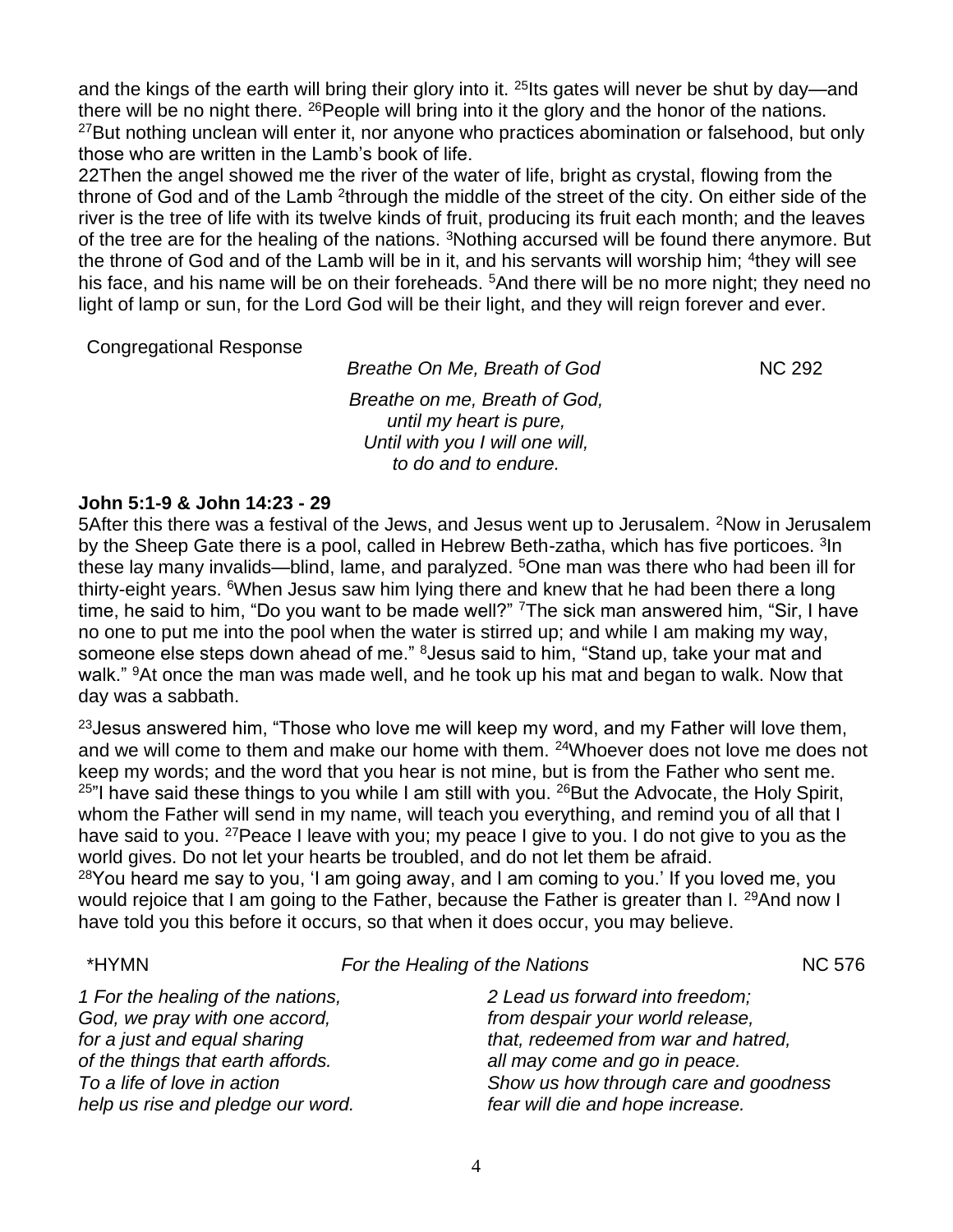*3 All that kills abundant living, let it from the earth be banned: pride of status, race, or schooling, dogmas that obscure your plan. In our common quest for justice may we hallow life's brief span.*

*4 You, Creator God, have written your great name on humankind. For our growing in your likeness, bring the life of Christ to mind that by our response and service earth its destiny may find.*

SERMON *A Certain Woman* Pastor Gary Hatter

### THE OFFERING OF OUR GIFTS

INVITATION TO OFFERING **Offertory** 

\*Doxology **(Unison)** P 515 **Praise God from whom all blessings flow; Praise God, all creatures here below; Praise God above, you heavenly host: Praise Father, Son, and Holy Ghost. Amen.**

\*Prayer of Dedication (**Unison**)

**Giving God, as spring bursts forth its blossoms in witness to your love, you bless us from generation to generation with the new life of Easter faith. All that we have and all that we are come from you, O God, so we gladly share this offering, that others too may be blessed, for the sake of Jesus Christ, in whose name we pray. Amen.**

#### THE CHURCH AT PRAYER

Celebrations & Concerns Pastoral Prayer Lord's Prayer **(Unison)**

> **Our Father, who art in heaven, hallowed be thy name. Thy kingdom come. Thy will be done on earth as it is in heaven. Give us this day our daily bread. And forgive us our trespasses, as we forgive those who trespass against us. And lead us not into temptation, but deliver us from evil. For thine is the kingdom, and the power, and the glory forever. Amen**.

#### GOING FORTH INTO THE WORLD

\*CLOSING HYMN *Christ Will Come Again* NC 608

| 1 Christ will come again,            |  |
|--------------------------------------|--|
| God's justice to complete,           |  |
| to reap the fields of time           |  |
| and sift the weeds from wheat:       |  |
| then let us passionately care        |  |
| for peace and justice here on earth, |  |
| and evil's rage restrain with love,  |  |
| till Christ shall come again.        |  |

*2 Christ will come again*

*and life shall be complete. The waters from the throne shall wash the nations' feet: then let us passionately care for health and wholeness here on earth, and ease our neighbors pain with love, till Christ shall come again.*

*3 Christ will come again, and joy shall be complete as flames of lightning love bedeck the judgment seal:*